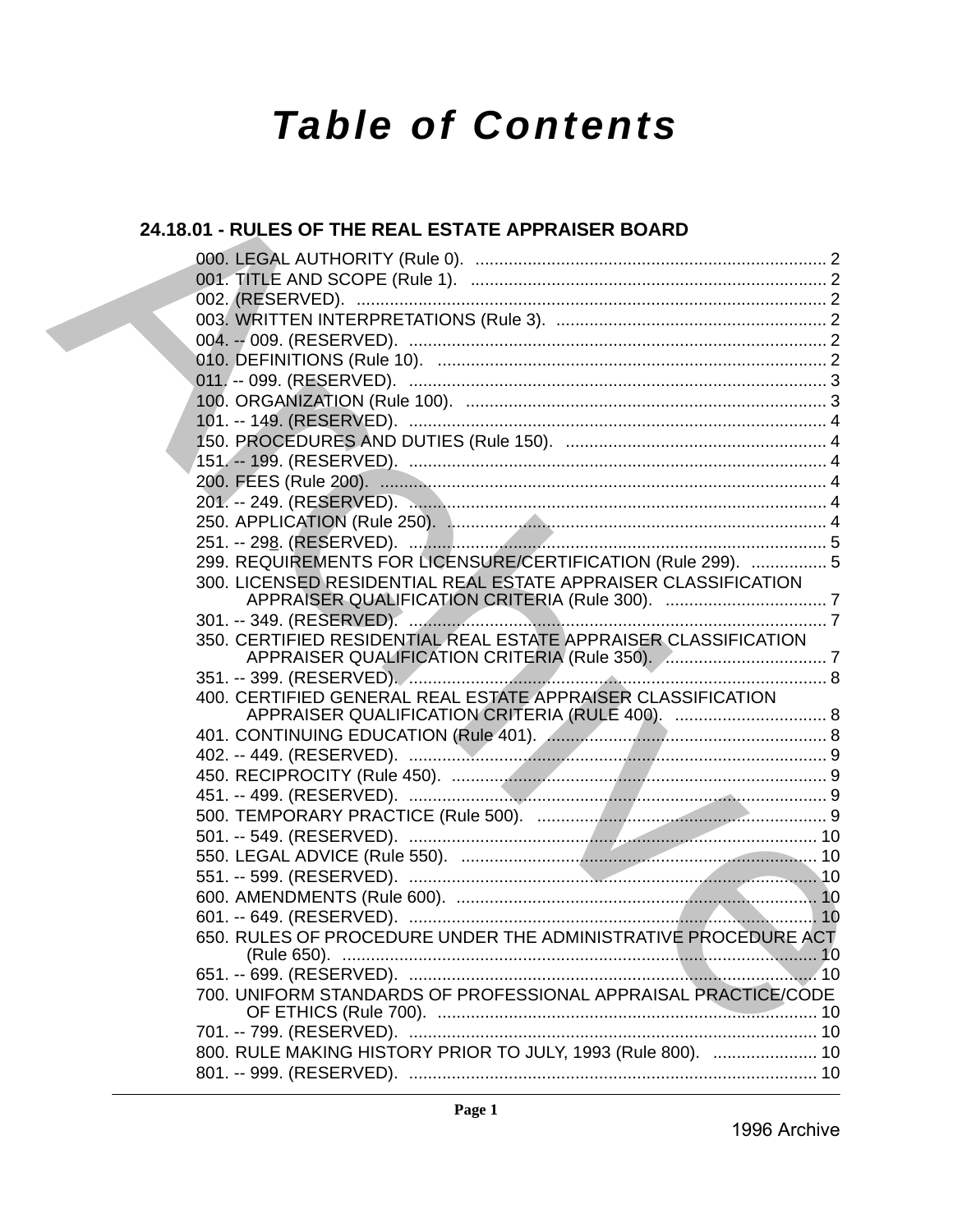#### **IDAPA 24 TITLE 18 Chapter 01**

# **24.18.01 - RULES OF THE REAL ESTATE APPRAISER BOARD**

#### <span id="page-1-1"></span>**000. LEGAL AUTHORITY (Rule 0).**

These rules are hereby prescribed and established pursuant to the authority vested in the Real Estate Appraiser Board by the provisions of Section 54-4106, Idaho Code. (7-1-93)

#### <span id="page-1-2"></span>**001. TITLE AND SCOPE (Rule 1).**

These rules shall be cited as IDAPA 24, Title 18, Chapter 01, "Rules of the Real Estate Appraiser Board".

(10-23-95)T

#### <span id="page-1-3"></span>**002. (RESERVED).**

#### <span id="page-1-4"></span>**003. WRITTEN INTERPRETATIONS (Rule 3).**

The board may have written statements which pertain to the interpretation of the rules of this chapter. Such interpretations, if any, are available for public inspection and copying at cost in the main office of the Bureau of Occupational Licenses.

#### <span id="page-1-5"></span>**004. -- 009. (RESERVED).**

#### <span id="page-1-6"></span>**010. DEFINITIONS (Rule 10).**

The definitions numbered 1-12, appearing at Section 54-4104 of the Idaho Code are incorporated herein by reference as if set forth in full.

<span id="page-1-0"></span>01. Advisory Committee. A committee of state certified or licensed real estate appraisers appointed by the board to provide technical assistance relating to real estate appraisal standards and real estate appraiser experience, education and examination requirements that are appropriate for each classification of state certified or licensed real estate appraiser. (7-1-93) **24.18.01 - RULES OF THE REAL ESTATE APPRAISER BOARD<br>
THE REAL ASSEMBATION CONTROVIDENT (Butch the composite of the authority vested in the Real Earne Appeals Found<br>
The principal control of the authority of the authority** 

02. Appraisal Foundation. The Appraisal Foundation means the Appraisal Foundation established on er 30, 1987, as a not-for-profit corporation under the laws of Illinois. (10-23-95) November 30, 1987, as a not-for-profit corporation under the laws of Illinois.

03. Appraiser Qualifications Board. Appraisaler Qualifications Board of The Appraisal Foundation establishes the qualifications criteria for licensing, certification and recertification of appraisers. (10-23-95)T

04. Appraisal Standards Board. The Appraisal Standards Board of the Appraisal Foundation develops, publishes, interprets and amends the Uniform Standards of Professional Appraisal Practice (USPAP) on behalf of appraisers and users of appraisal services. (10-23-95)T appraisers and users of appraisal services.

05. Associate College Degree. A degree awarded by a college or university which has been accredited by the Council on Post-Secondary Accreditation or an accrediting body approved by the United States Department of Education. The associate degree must be based upon a minimum two-year program. (7-1-93) Education. The associate degree must be based upon a minimum two-year program.

06. Bureau. The Bureau of Occupational Licenses, Department of Self-Governing Agencies as ed by Section 67-2601, Idaho Code. (7-1-93) established by Section 67-2601, Idaho Code.

07. Chief. The Bureau Chief of the Bureau of Occupational Licenses as established by Section 67-<br>(7-1-93) 2602, Idaho Code.

08. Classroom Hour. Fifty minutes out of each sixty minute hour. (7-1-93)

College Degree. A degree awarded by a college or university which has been accredited by the Council on Post-Secondary Accreditation or an accrediting body approved by the United States Department of Education. The college degree must be based upon a minimum four-year program. (7-1-93) Education. The college degree must be based upon a minimum four-year program.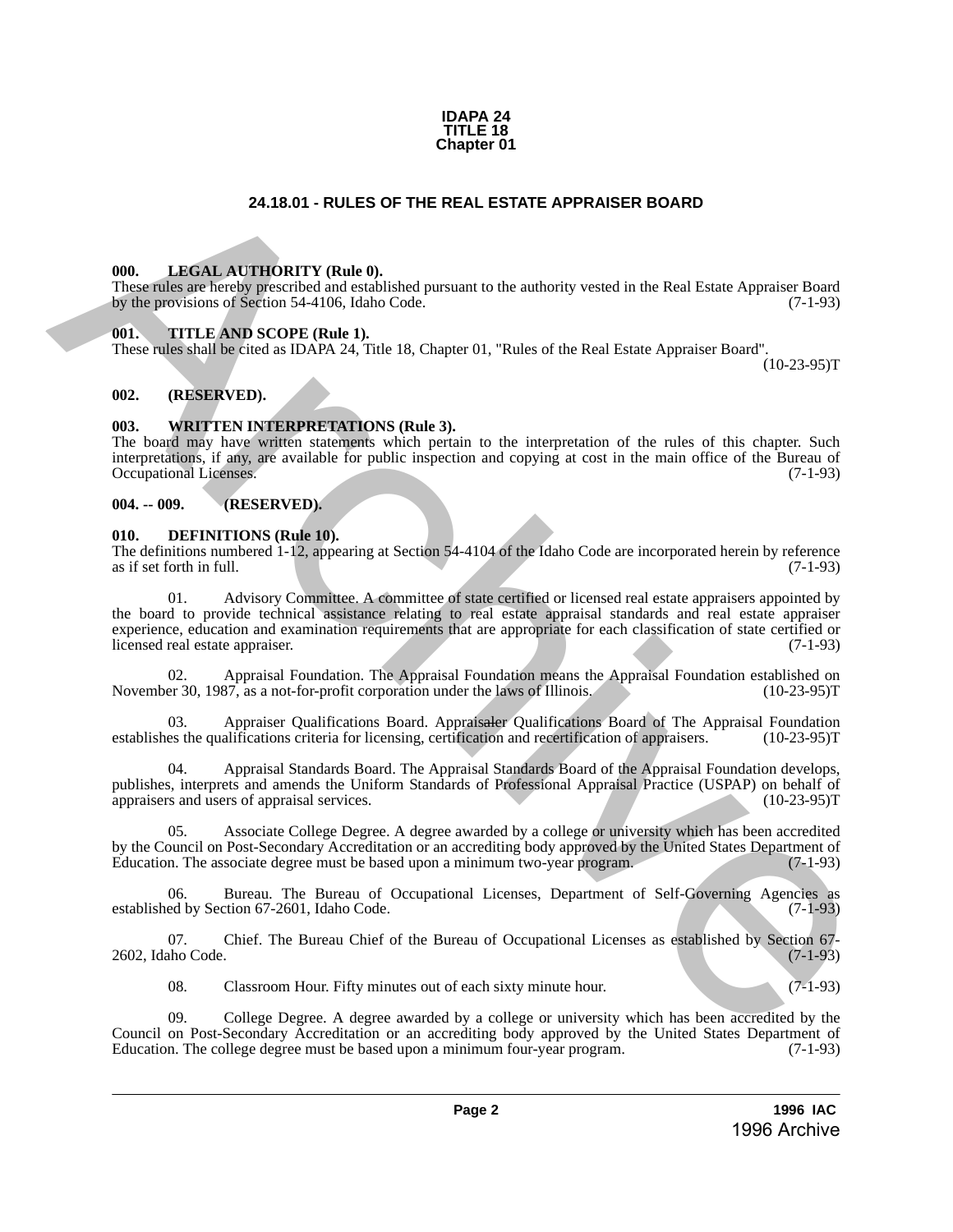#### *IDAHO ADMINISTRATIVE CODE IDAPA 24.18.01* **Bureau of Occupational Licenses**

10. Field Real Estate Appraisal Experience. Personal inspections of real property, assembly and analysis of relevant facts, and, by the use of reason and the exercise of judgement, formation of objective opinions as to the market or other value of such properties or interests therein and preparation of written appraisal reports or other memoranda showing data, reasoning, and conclusion. Professional responsibility for the valuation function is essential. (7-1-93)

11. FIRREA. Title XI, Financial Institutions Reform, Recovery and Enforcement Act of 1989 was designed to ensure that more reliable appraisals are rendered in connection with federally related transactions.

(7-1-93)

12. Nationally Recognized Appraisal Organization. An appraisal organization which is a member of raisal Foundation. (7-1-93) The Appraisal Foundation.

13. Real Estate. In addition to the previous definition in Section 54-4104(7), Idaho Code will also mean an identified parcel or tract of land, including improvements, if any. (7-1-93)

14. Real Property. In addition to the previous definition in Section 54-4104(8), Idaho Code will also cor more defined interests, benefits, or rights inherent in the ownership of real estate. (7-1-93) mean one or more defined interests, benefits, or rights inherent in the ownership of real estate.

15. Residential Unit. Real estate with a current highest and best use of a residential nature. (7-1-93)

16. Specialized Appraisal Services. Services which include situations in which an appraiser is employed or retained to provide appraisal services that do not fall within the defined term "appraisal assignments". Specialized appraisal services relate to the employer's or client's individual needs or investment objectives and commonly include specialized marketing and financing studies as well as analysis, opinions, and conclusions rendered in connection with activities such as real estate brokerage, mortgage banking, and real estate counseling, including real estate tax counseling, including real estate tax counseling. analysis of toelocial fields Treated Archives chemical increases the animal increases of the properties of the control increases of the control increases of the control increases of the control increases of the control in

17. Uniform Standards of Professional Appraisal Practice. Those uniform standards adopted by The Appraisal Foundation's Appraisal Standards Board. These standards may be altered, amended, interpreted, supplemented or repealed by The Appraisal Standards Board (ASB) from time to time. (10-23-95) supplemented or repealed by The Appraisal Standards Board (ASB) from time to time.

# <span id="page-2-0"></span>**011. -- 099. (RESERVED).**

#### <span id="page-2-1"></span>**100. ORGANIZATION (Rule 100).**

Board Name. In accordance with Idaho Statutes, the name of this Board shall be the Idaho Real Estate Appraiser Board, hereafter called the Board. Whenever reference is made to Law, the same shall refer to the Laws of the state of Idaho. (7-1-93)

02. Organization of Board. At the first meeting of each year, the Board shall organize and elect from its members a Chairman, Vice Chairman, and Secretary who shall assume the duties of their respective offices immediately upon such selection. (7-1-93)

03. Board Members and Duties. (7-1-93)

a. Chairman - The Chairman shall be a voting member of the Board, and when present preside at all meetings, appoint with the consent of the Board all committees, and shall otherwise perform all duties pertaining to the office of Chairman. The Chairman shall be an ex-officio member of all committees. (7-1-93) the office of Chairman. The Chairman shall be an ex-officio member of all committees.

b. Vice-Chairman - The Vice Chairman shall, in the absence or incapacity of the Chairman, exercise the duties and possess all the powers of the Chairman. (7-1-93)

Secretary - The Secretary of the Board shall keep an accurate record of the proceedings at the meetings of the Board, he/she shall cause a copy of the minutes of the previous meeting to be sent to all members of the Board at least fifteen (15) days prior to the next regular meeting of the Board, he/she shall receive correspondence directed to the Board, and he/she shall cause answers to be written in behalf of the Board. (7-1-93) directed to the Board, and he/she shall cause answers to be written in behalf of the Board.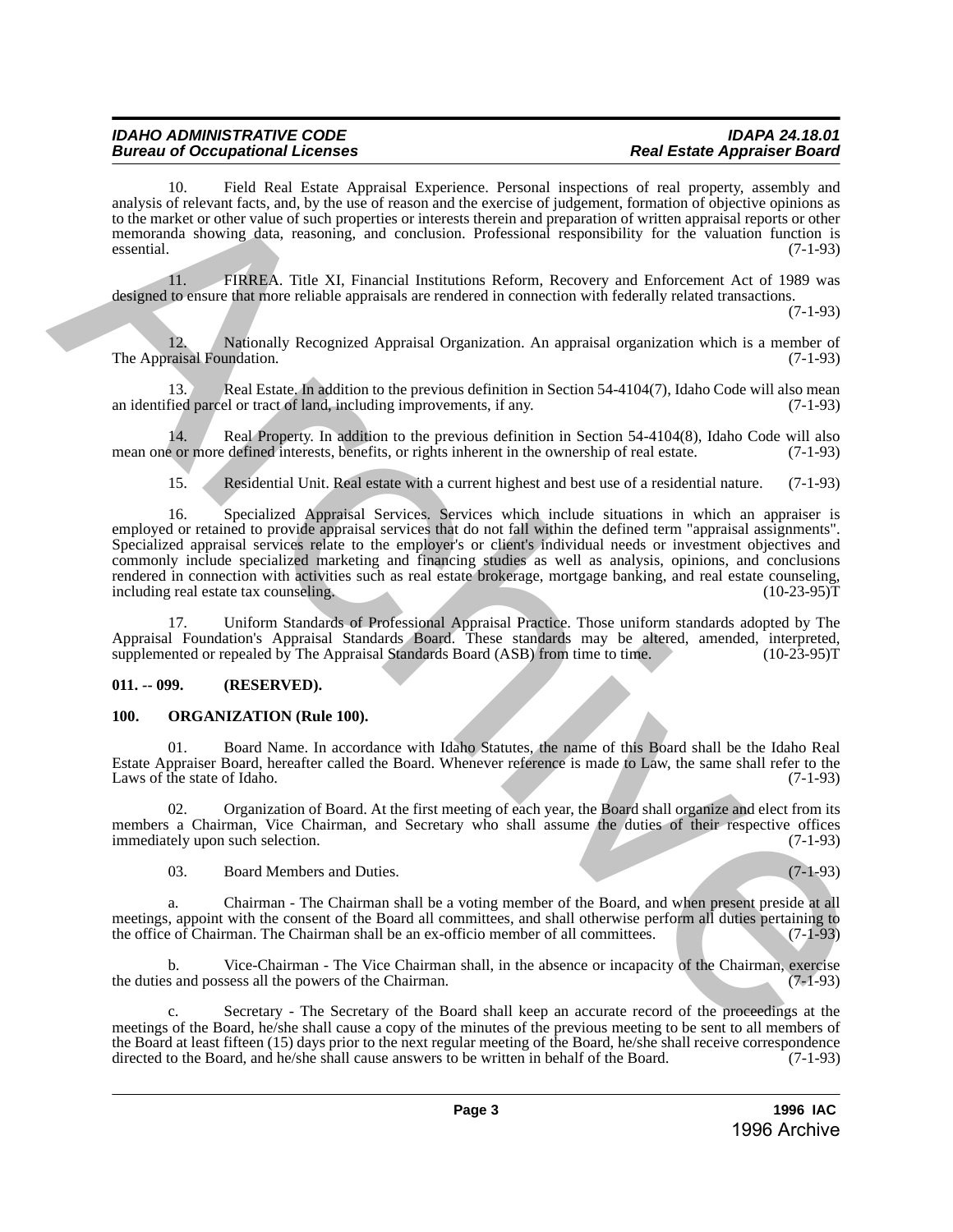# <span id="page-3-0"></span>**101. -- 149. (RESERVED).**

# <span id="page-3-1"></span>**150. PROCEDURES AND DUTIES (Rule 150).**

# <span id="page-3-2"></span>**151. -- 199. (RESERVED).**

# <span id="page-3-3"></span>**200. FEES (Rule 200).**

|  |                                                                                                                                                                                                                                                                                                                                                                                                                                                                                                                                                                                                                                                                                    | d.  | Executive Secretary - The Chief of the Bureau of Occupational Licenses shall be the acting<br>Executive Secretary of the Board and all records of the Board shall be in the charge of the Executive Secretary. The<br>office of the Executive Secretary shall provide such clerical assistance as may be required by the Board. He shall be<br>an advisor to the Board, without membership status. | $(10-23-95)T$ |  |  |
|--|------------------------------------------------------------------------------------------------------------------------------------------------------------------------------------------------------------------------------------------------------------------------------------------------------------------------------------------------------------------------------------------------------------------------------------------------------------------------------------------------------------------------------------------------------------------------------------------------------------------------------------------------------------------------------------|-----|----------------------------------------------------------------------------------------------------------------------------------------------------------------------------------------------------------------------------------------------------------------------------------------------------------------------------------------------------------------------------------------------------|---------------|--|--|
|  | $101. - 149.$                                                                                                                                                                                                                                                                                                                                                                                                                                                                                                                                                                                                                                                                      |     | (RESERVED).                                                                                                                                                                                                                                                                                                                                                                                        |               |  |  |
|  | <b>150.</b><br>01.<br>by the Board or its chairman.                                                                                                                                                                                                                                                                                                                                                                                                                                                                                                                                                                                                                                |     | PROCEDURES AND DUTIES (Rule 150).<br>Meetings. The Board shall meet at least four (4) times annually and at such other times as requested<br>$(7-1-93)$                                                                                                                                                                                                                                            |               |  |  |
|  | 02.<br>Voting - A Quorum Shall Be Three (3) Board Members. A majority vote of the quorum present<br>shall be considered the action of the Board as a whole.<br>$(10-23-95)T$                                                                                                                                                                                                                                                                                                                                                                                                                                                                                                       |     |                                                                                                                                                                                                                                                                                                                                                                                                    |               |  |  |
|  | $151. - 199.$                                                                                                                                                                                                                                                                                                                                                                                                                                                                                                                                                                                                                                                                      |     | (RESERVED).                                                                                                                                                                                                                                                                                                                                                                                        |               |  |  |
|  | 200.                                                                                                                                                                                                                                                                                                                                                                                                                                                                                                                                                                                                                                                                               |     | <b>FEES (Rule 200).</b><br>Fees are established in accord with Section 54-4113, Idaho Code as follows:                                                                                                                                                                                                                                                                                             | $(7-1-93)$    |  |  |
|  |                                                                                                                                                                                                                                                                                                                                                                                                                                                                                                                                                                                                                                                                                    | 01. | Application. Application for qualification - \$200.                                                                                                                                                                                                                                                                                                                                                | $(7-1-93)$    |  |  |
|  |                                                                                                                                                                                                                                                                                                                                                                                                                                                                                                                                                                                                                                                                                    | 02. | Original Certification/License. Original Certification/License - \$100*.                                                                                                                                                                                                                                                                                                                           | $(7-1-93)$    |  |  |
|  |                                                                                                                                                                                                                                                                                                                                                                                                                                                                                                                                                                                                                                                                                    | 03. | Certification/License Renewal. Certification/License renewal - \$200.                                                                                                                                                                                                                                                                                                                              | $(10-23-95)T$ |  |  |
|  |                                                                                                                                                                                                                                                                                                                                                                                                                                                                                                                                                                                                                                                                                    | 04. | Reinstatement. Reinstatement fees are as provided in Section 67-2614, Idaho Code - \$25. (7-1-93)                                                                                                                                                                                                                                                                                                  |               |  |  |
|  |                                                                                                                                                                                                                                                                                                                                                                                                                                                                                                                                                                                                                                                                                    | 05. | Duplicate Certificate/License. Duplicate Certificate/License - \$25                                                                                                                                                                                                                                                                                                                                | $(7-1-93)$    |  |  |
|  |                                                                                                                                                                                                                                                                                                                                                                                                                                                                                                                                                                                                                                                                                    | 06. | History Record. History record - \$25                                                                                                                                                                                                                                                                                                                                                              | $(7-1-93)$    |  |  |
|  |                                                                                                                                                                                                                                                                                                                                                                                                                                                                                                                                                                                                                                                                                    | 07. | Application For Reciprocity. Application for reciprocity \$200                                                                                                                                                                                                                                                                                                                                     | $(7-1-93)$    |  |  |
|  | \$100                                                                                                                                                                                                                                                                                                                                                                                                                                                                                                                                                                                                                                                                              | 08. | Original Certification/License Via Reciprocity. Original Certification/License via reciprocity -                                                                                                                                                                                                                                                                                                   | $(7-1-93)$    |  |  |
|  |                                                                                                                                                                                                                                                                                                                                                                                                                                                                                                                                                                                                                                                                                    | 09. | Temporary Permit. Temporary permit - \$100                                                                                                                                                                                                                                                                                                                                                         | $(7-1-93)$    |  |  |
|  | 10.<br>Examination and Reexamination Fees. Examination and Reexamination fees will be calculated<br>based on the actual cost of the examination. Successful applicants will be notified of the fees at the time they are<br>scheduled for examination.<br>$(10-23-95)T$                                                                                                                                                                                                                                                                                                                                                                                                            |     |                                                                                                                                                                                                                                                                                                                                                                                                    |               |  |  |
|  |                                                                                                                                                                                                                                                                                                                                                                                                                                                                                                                                                                                                                                                                                    | 11. | Fees Are Non-Refundable. Fees are non-refundable.                                                                                                                                                                                                                                                                                                                                                  | $(7-1-93)$    |  |  |
|  | 12.<br>Fees Followed By * Means. Proposed fees for these categories marked with an asterisk include an<br>estimated twenty five dollars (\$25) to be submitted by the state to federal government. Title XI, Section 1109 requires<br>each state to submit a roster listing of state certified/licensed appraisers to the Appraiser Subcommittee "no less than<br>annually". The state is also required to collect from such individuals who perform appraisals in federally related<br>transactions an annual registry fee of "not more than twenty five dollars (\$25)," such fees to be transmitted by the<br>state to the federal government on an annual basis.<br>$(7-1-93)$ |     |                                                                                                                                                                                                                                                                                                                                                                                                    |               |  |  |
|  | $201. - 249.$                                                                                                                                                                                                                                                                                                                                                                                                                                                                                                                                                                                                                                                                      |     | (RESERVED).                                                                                                                                                                                                                                                                                                                                                                                        |               |  |  |
|  | 250.                                                                                                                                                                                                                                                                                                                                                                                                                                                                                                                                                                                                                                                                               |     | <b>APPLICATION (Rule 250).</b>                                                                                                                                                                                                                                                                                                                                                                     |               |  |  |

#### <span id="page-3-4"></span>**201. -- 249. (RESERVED).**

#### <span id="page-3-5"></span>**250. APPLICATION (Rule 250).**

01. Filing Application With Supporting Documents And Fees. Any person desiring to apply for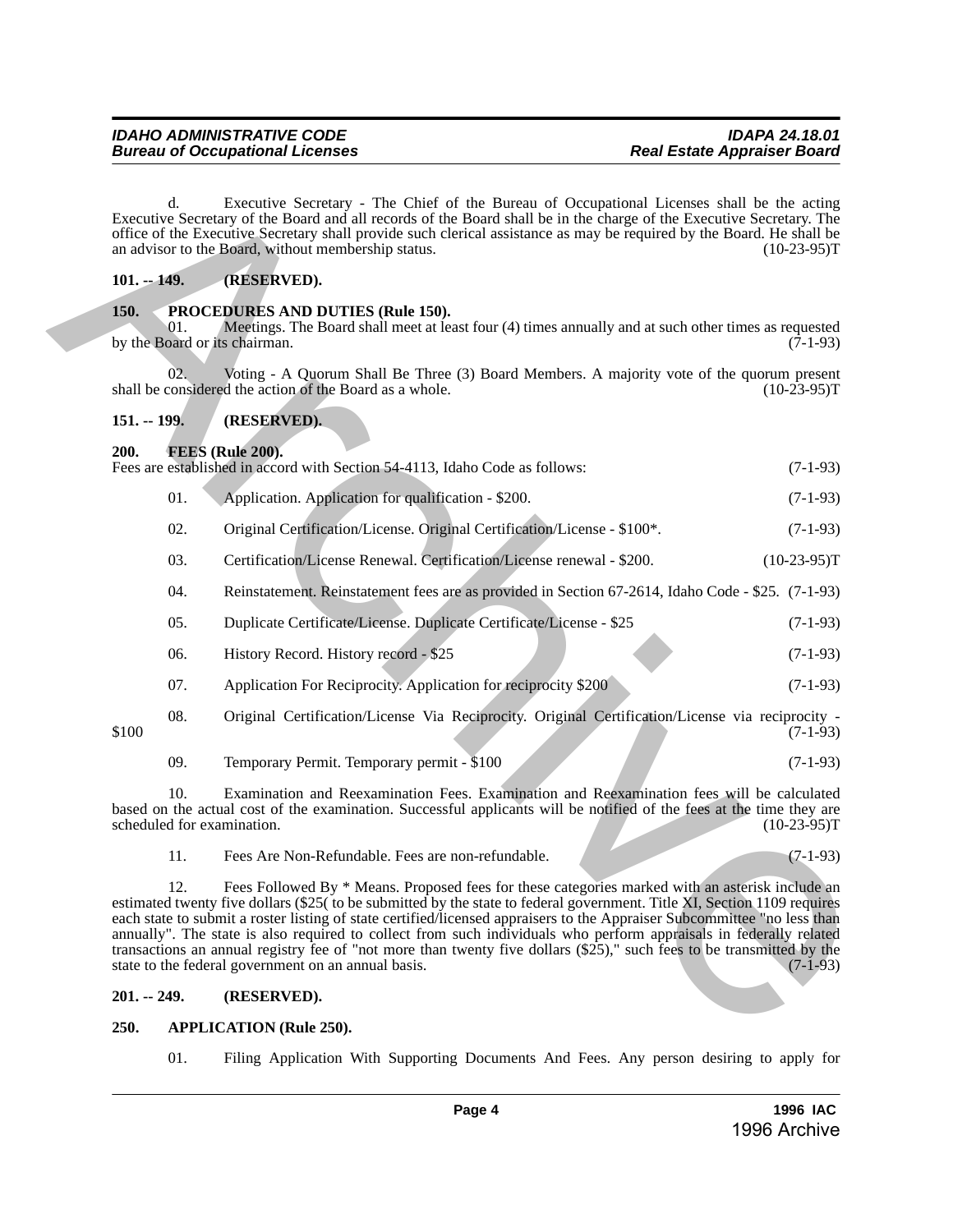# *IDAHO ADMINISTRATIVE CODE IDAPA 24.18.01 Bureau of Occupational Licenses*

# <span id="page-4-0"></span>**251. -- 298. (RESERVED).**

# <span id="page-4-1"></span>**299. REQUIREMENTS FOR LICENSURE/CERTIFICATION (Rule 299).**

| 02.                          | Education |  |  | $(10-23-95)T$                                                                                                           |
|------------------------------|-----------|--|--|-------------------------------------------------------------------------------------------------------------------------|
|                              |           |  |  |                                                                                                                         |
|                              |           |  |  | Credit toward the classroom hour requirement may only be granted where the length of the                                |
|                              |           |  |  | educational offering is at least fifteen (15) hours, and the individual successfully completes an examination pertinent |
| to the educational offering. |           |  |  | (10-23-95)T                                                                                                             |

|                                                                                                                                                                                                                                                                                                                                       | certification/licensure must submit a completed application with required supporting documents and appropriate fees<br>to the Bureau of Occupational Licenses at its official address. After the qualifications have been reviewed/verified<br>and approved by the Board, the applicant will receive the pre-approved examination application and must submit the<br>appropriate fees to the examining entity. | $(10-23-95)T$ |  |  |  |
|---------------------------------------------------------------------------------------------------------------------------------------------------------------------------------------------------------------------------------------------------------------------------------------------------------------------------------------|----------------------------------------------------------------------------------------------------------------------------------------------------------------------------------------------------------------------------------------------------------------------------------------------------------------------------------------------------------------------------------------------------------------|---------------|--|--|--|
| 02.                                                                                                                                                                                                                                                                                                                                   | Application Deadline Date. Completed applications must be received by the Executive Secretary at<br>least thirty (30) days prior to the next scheduled board meeting in order to be reviewed by the Board. Applications<br>received less than thirty (30) days in advance will be held until a subsequent meeting.                                                                                             | $(10-23-95)T$ |  |  |  |
| 03.                                                                                                                                                                                                                                                                                                                                   | Eligibility For Examination, Application Deadline Date. The qualified applicant will be assigned to<br>the first available examination subsequent to determination of eligibility. All properly completed applications shall be<br>received by the Executive Secretary at least forty-five (45) days prior to the first day of examination period at which<br>time the applicant is to be examined.            | $(10-23-95)T$ |  |  |  |
| $251. - 298.$                                                                                                                                                                                                                                                                                                                         | (RESERVED).                                                                                                                                                                                                                                                                                                                                                                                                    |               |  |  |  |
| 299.                                                                                                                                                                                                                                                                                                                                  | <b>REQUIREMENTS FOR LICENSURE/CERTIFICATION (Rule 299).</b><br>All applicants for licensure/certification in any real estate appraiser classification must meet the following<br>requirements in addition to those requirements set forth in Sections 300, 350 and 400 below.                                                                                                                                  | $(10-23-95)T$ |  |  |  |
| 01.                                                                                                                                                                                                                                                                                                                                   | Examination. Successful completion of an examination approved by the Board pursuant to the<br>guidelines of The Appraisal Foundation.                                                                                                                                                                                                                                                                          | $(10-23-95)T$ |  |  |  |
| 02.                                                                                                                                                                                                                                                                                                                                   | Education                                                                                                                                                                                                                                                                                                                                                                                                      | $(10-23-95)T$ |  |  |  |
| a.<br>to the educational offering.                                                                                                                                                                                                                                                                                                    | Credit toward the classroom hour requirement may only be granted where the length of the<br>educational offering is at least fifteen (15) hours, and the individual successfully completes an examination pertinent                                                                                                                                                                                            | $(10-23-95)T$ |  |  |  |
| $\mathbf b$ .                                                                                                                                                                                                                                                                                                                         | Credit for the classroom hour requirement may be obtained from the following:                                                                                                                                                                                                                                                                                                                                  | $(10-23-95)T$ |  |  |  |
| i.                                                                                                                                                                                                                                                                                                                                    | Colleges or Universities.                                                                                                                                                                                                                                                                                                                                                                                      | $(10-23-95)T$ |  |  |  |
| ii.                                                                                                                                                                                                                                                                                                                                   | Community or Junior Colleges.                                                                                                                                                                                                                                                                                                                                                                                  | $(10-23-95)T$ |  |  |  |
| iii.                                                                                                                                                                                                                                                                                                                                  | Any member of the Appraisal Foundation.                                                                                                                                                                                                                                                                                                                                                                        | $(10-23-95)T$ |  |  |  |
| iv.                                                                                                                                                                                                                                                                                                                                   | State or Federal Agencies or Commissions.                                                                                                                                                                                                                                                                                                                                                                      | $(10-23-95)T$ |  |  |  |
| V.                                                                                                                                                                                                                                                                                                                                    | Other providers approved by the Board.                                                                                                                                                                                                                                                                                                                                                                         | $(10-23-95)T$ |  |  |  |
| Only those courses completed within the ten (10) years immediately preceding the date of<br>c.<br>application will be accepted for meeting educational requirements, except for the Uniform Standards of Professional<br>Appraisal Practice, and Code of Ethics as noted in Sections 300.02.a.; 350.02.a.; 400.02.a.<br>$(10-23-95)T$ |                                                                                                                                                                                                                                                                                                                                                                                                                |               |  |  |  |
| $d_{\cdot}$                                                                                                                                                                                                                                                                                                                           | The Board may grant credit for courses where the applicant obtained credit from the course<br>provider by challenge examination without attending the courses, provided the Board is satisfied with the quality of<br>the challenge examination that was administered by the course provider.                                                                                                                  | $(10-23-95)T$ |  |  |  |
| e.                                                                                                                                                                                                                                                                                                                                    | Various appraisal courses may be credited toward the classroom hour education requirement.<br>Applicants must demonstrate that their education involved coverage of all topics listed below. Licensed Residential<br>and Certified Residential must include emphasis in one (1) to four (4) unit residential properties; Certified General<br>must include emphasis in nonresidential properties.              | $(10-23-95)T$ |  |  |  |
| i.                                                                                                                                                                                                                                                                                                                                    | Influences on Real Estate Value.                                                                                                                                                                                                                                                                                                                                                                               | $(10-23-95)T$ |  |  |  |

|                         | Influences on Real Estate Value. | $(10-23-95)T$ |
|-------------------------|----------------------------------|---------------|
| the control of the con- |                                  |               |

ii. Legal Considerations in Appraisal. (10-23-95)T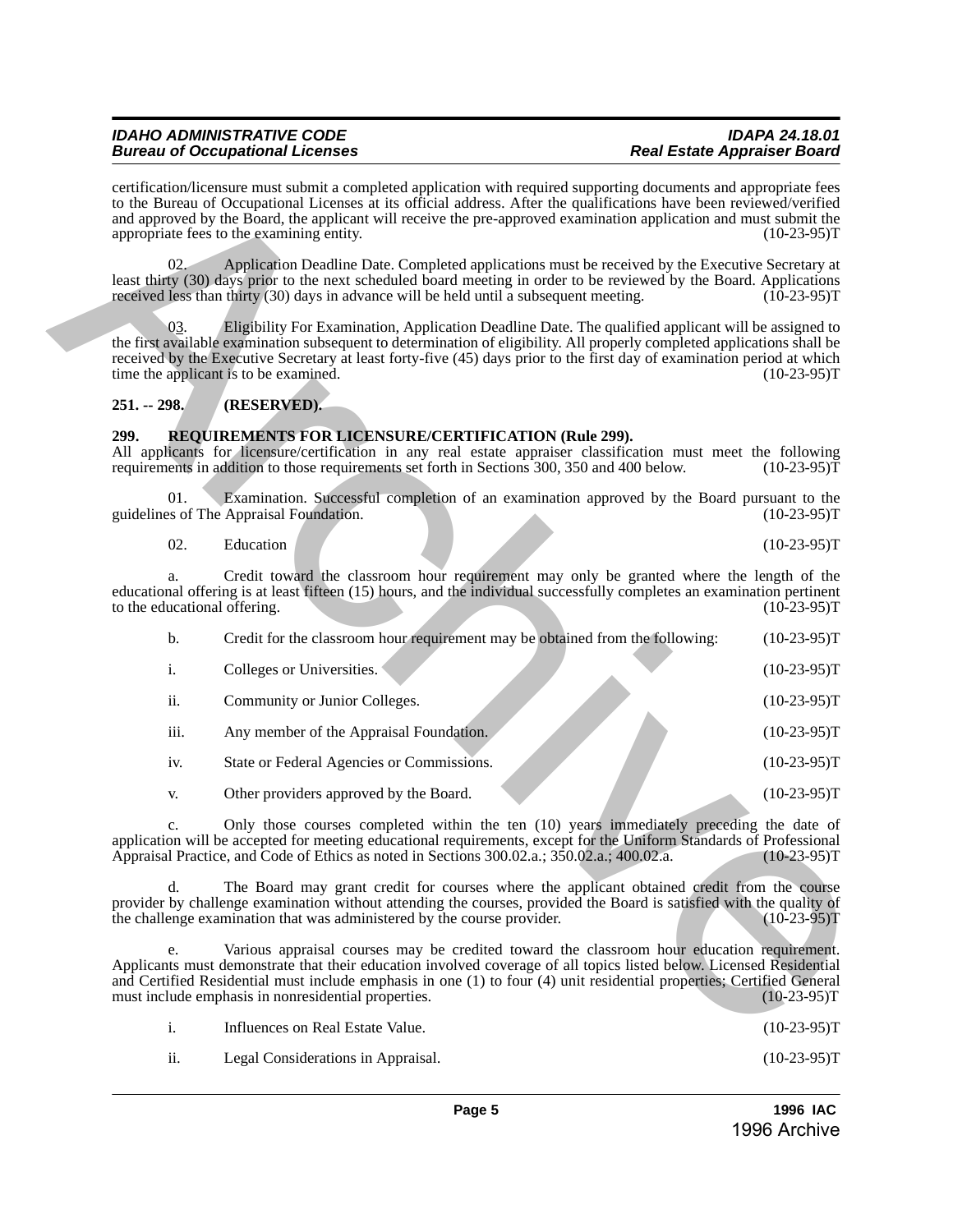| iii.                     | Types of Value.                                                                                                                                                                                                                                                                                                                                                                                                                                                                                                                        | $(10-23-95)T$ |
|--------------------------|----------------------------------------------------------------------------------------------------------------------------------------------------------------------------------------------------------------------------------------------------------------------------------------------------------------------------------------------------------------------------------------------------------------------------------------------------------------------------------------------------------------------------------------|---------------|
| iv.                      | Economic Principles.                                                                                                                                                                                                                                                                                                                                                                                                                                                                                                                   | $(10-23-95)T$ |
| V.                       | Real Estate Markets and Analysis.                                                                                                                                                                                                                                                                                                                                                                                                                                                                                                      | $(10-23-95)T$ |
| vi.                      | Valuation Process.                                                                                                                                                                                                                                                                                                                                                                                                                                                                                                                     | $(10-23-95)T$ |
| vii.                     | Property Description.                                                                                                                                                                                                                                                                                                                                                                                                                                                                                                                  | $(10-23-95)T$ |
| vii.                     | <b>Highest and Best Use Analysis</b>                                                                                                                                                                                                                                                                                                                                                                                                                                                                                                   | $(10-23-95)T$ |
| ix.                      | Appraisal Statistical Concepts.                                                                                                                                                                                                                                                                                                                                                                                                                                                                                                        | $(10-23-95)T$ |
| X.                       | Sales Comparison Approach.                                                                                                                                                                                                                                                                                                                                                                                                                                                                                                             | $(10-23-95)T$ |
| xii.                     | Site Value.                                                                                                                                                                                                                                                                                                                                                                                                                                                                                                                            | $(10-23-95)T$ |
| xiii.                    | Cost Approach.                                                                                                                                                                                                                                                                                                                                                                                                                                                                                                                         | $(10-23-95)T$ |
| xiv.                     | Income Approach.                                                                                                                                                                                                                                                                                                                                                                                                                                                                                                                       | $(10-23-95)T$ |
| XV.                      | Valuation of Partial Interests.                                                                                                                                                                                                                                                                                                                                                                                                                                                                                                        | $(10-23-95)T$ |
| xvi.                     | Appraisal Standards and Ethics.                                                                                                                                                                                                                                                                                                                                                                                                                                                                                                        | $(10-23-95)T$ |
| f.                       | Advanced courses will be those courses for which an introductory or basic course is required.<br>Typically classes titled "Introductory", "Basic", or "Principles" will not be accepted for advanced requirements.                                                                                                                                                                                                                                                                                                                     | $(10-23-95)T$ |
| 03.                      | Experience.                                                                                                                                                                                                                                                                                                                                                                                                                                                                                                                            | $(10-23-95)T$ |
| a.                       | The work product claimed for experience credit must be in conformity with the Uniform Standards<br>of Professional Appraisal Practice or shall be in compliance with generally accepted standards which were in effect at<br>the time those appraisals were prepared.                                                                                                                                                                                                                                                                  | $(10-23-95)T$ |
| $\mathbf{b}$ .           | A year of experience is equal to a minimum of one thousand $(1,000)$ hours worked during a<br>consecutive twelve (12) month period. Regardless of the number of experience hours submitted or obtained during<br>any twelve $(12)$ month period, no more than one thousand $(1,000)$ of those hours may be credited to meet this<br>requirement. Hours obtained in excess of one thousand (1,000) hours during any consecutive twelve (12) month<br>period may not be credited or carried over into the next twelve (12) month period. | $(10-23-95)T$ |
| c.                       | Acceptable non field appraisal experience includes, but is not limited to the following: Fee and<br>Staff appraisal analysis, tax appraisal, appraisal analysis, review appraisal, real estate counseling, highest and best use analysis, feasibility analysis/study and teaching of appraisal courses. (10-23-95)T                                                                                                                                                                                                                    |               |
| d.                       | An appraiser applying for certification/licensure must verify his completion of the required<br>experience via affidavit, under oath subject to penalty of perjury, and notarized on a form provided by the Board.                                                                                                                                                                                                                                                                                                                     | $(10-23-95)T$ |
| i.<br>experience credit. | To demonstrate experience the Board requires submission of a log which details hours claimed for                                                                                                                                                                                                                                                                                                                                                                                                                                       | $(10-23-95)T$ |
| ii.                      | The Board reserves the right to contact an employer for confirmation of length and extent of                                                                                                                                                                                                                                                                                                                                                                                                                                           |               |

ii. The Board reserves the right to contact an employer for confirmation of length and extent of ce claimed. This may require an employer to submit appraisal reports and/or an affidavit. (10-23-95) experience claimed. This may require an employer to submit appraisal reports and/or an affidavit.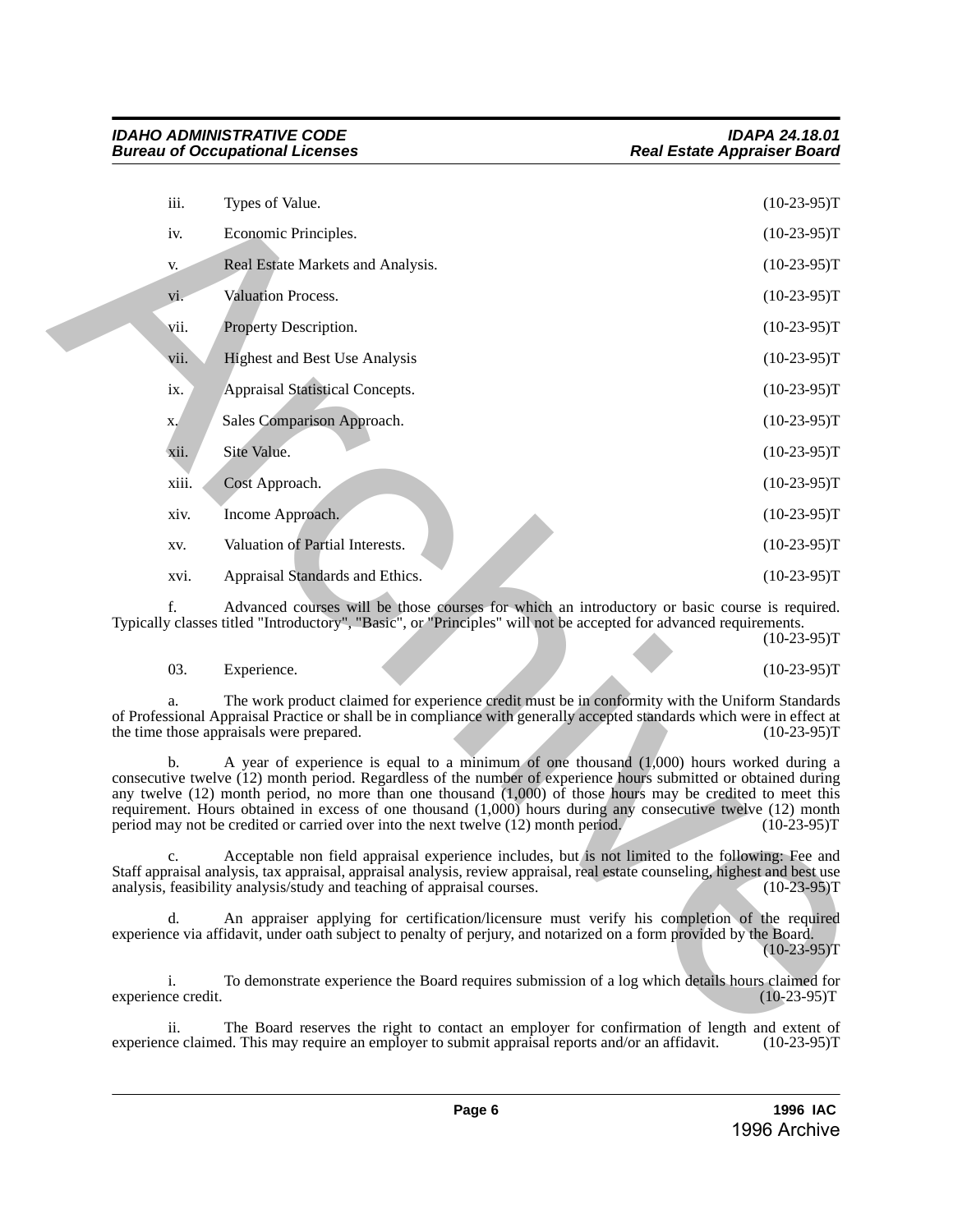iii. The Board may request submission of written reports or file memoranda which substantiate an <br>'s claim for experience credit. (10-23-95) applicant's claim for experience credit.

e. Ad valorem tax appraisers who demonstrate that they use techniques to value properties similar to those used by appraisers and effectively use the process as defined in Subsection 010.10, Field Real Estate Appraisal Experience will receive experience credit. (10-23-95) Experience will receive experience credit.

# <span id="page-6-0"></span>**300. LICENSED RESIDENTIAL REAL ESTATE APPRAISER CLASSIFICATION APPRAISER QUALIFICATION CRITERIA (Rule 300).**

The state licensed residential real estate appraiser classification applies to the appraisal of residential real property consisting of one (1) to four (4) noncomplex residential units having a transaction value less than one million dollars  $(1,000,000)$  and complex one (1) to four (4) residential units having a transaction value less than two hundred fifty thousand dollars (\$250,000). Applicants must meet the following examination, education, and experience requirements in addition to complying with Section 299. Subsequent to being licensed, an individual must meet the continuing education requirement. (10-23-95)T

01. Education.  $(10-23-95)T$ 

a. As a prerequisite to taking the examination for licensure as an Idaho Licensed Real Estate Appraiser, an applicant shall present evidence satisfactory to the board that he has successfully completed not less than ninety (90) classroom hours of courses in subjects related specifically to real estate appraisal approved by the board. Each applicant must have successfully completed not less than seventy (70) classroom hours of study related to those topics outlined under Section 299.02.e., the basic principles of real estate appraising. Not less than fifteen (15) and no more than twenty (20) classroom hours of studies within the last five (5) years specifically relating to the Uniform Standards of Professional Appraisal Practice, and Code of Ethics will be credited to the classroom hour requirement. (10-23-95)T requirement. (10-23-95)T spin and The Interlact map sequent submission of written mytos or for memoriant which the anti-spin and the submission of the Scheme of the Scheme of the Scheme of the Scheme of the Scheme of the Scheme of the Scheme of t

b. After July 1, 1998, an applicant shall present evidence satisfactory to the board that he has an Associate College Degree, or its equivalent to be determined by the Board, in addition to the other required prerequisites in Sections 299 and 300. Classroom hours of successfully completed courses specifically in subjects related to real estate appraisal may be included in the hours required for the associate degree or college degree.

 $(10-23-95)T$ 

02. Experience. Prerequisite to sit for the examination: Equivalent of two (2) years appraisal experience (See Subsection 299.03.b.). Experience documentation in the form of reports or file memoranda should be available to support the claim for experience. (10-23-95) available to support the claim for experience.

a. Of the required two thousand (2,000) hours, the applicant must accumulate a minimum of one thousand five hundred (1,500) hours from field real estate appraisal experience. The balance of five hundred (500) hours may include non field experience, refer to Subsection 299.03.c. (10-23-95) hours may include non field experience, refer to Subsection 299.03.c.

# <span id="page-6-1"></span>**301. -- 349. (RESERVED).**

# <span id="page-6-2"></span>**350. CERTIFIED RESIDENTIAL REAL ESTATE APPRAISER CLASSIFICATION APPRAISER QUALIFICATION CRITERIA (Rule 350).**

The State Certified Residential Real Estate Appraiser classification applies to the appraisal of residential properties of four (4) or less units without regard to transaction value or complexity. Applicants must meet the following examination, education, and experience requirements in addition to complying with Section 299. Subsequent to being<br>certified an individual must meet the continuing education requirement. (10-23-95) certified an individual must meet the continuing education requirement.

# 01. Education.  $(10-23-95)T$

a. As a prerequisite to taking the examination for certification as an Idaho Certified Residential Real Estate Appraiser, an applicant shall present evidence satisfactory to the board that he has successfully completed not less than one hundred twenty (120) classroom hours of courses in subjects related to real estate appraisal approved by the board. Each applicant must have successfully completed not less than fifty (50) one hundred (100) classroom hours of study related to those topics outlined under Section 299.02.e., the basic principles of real estate appraising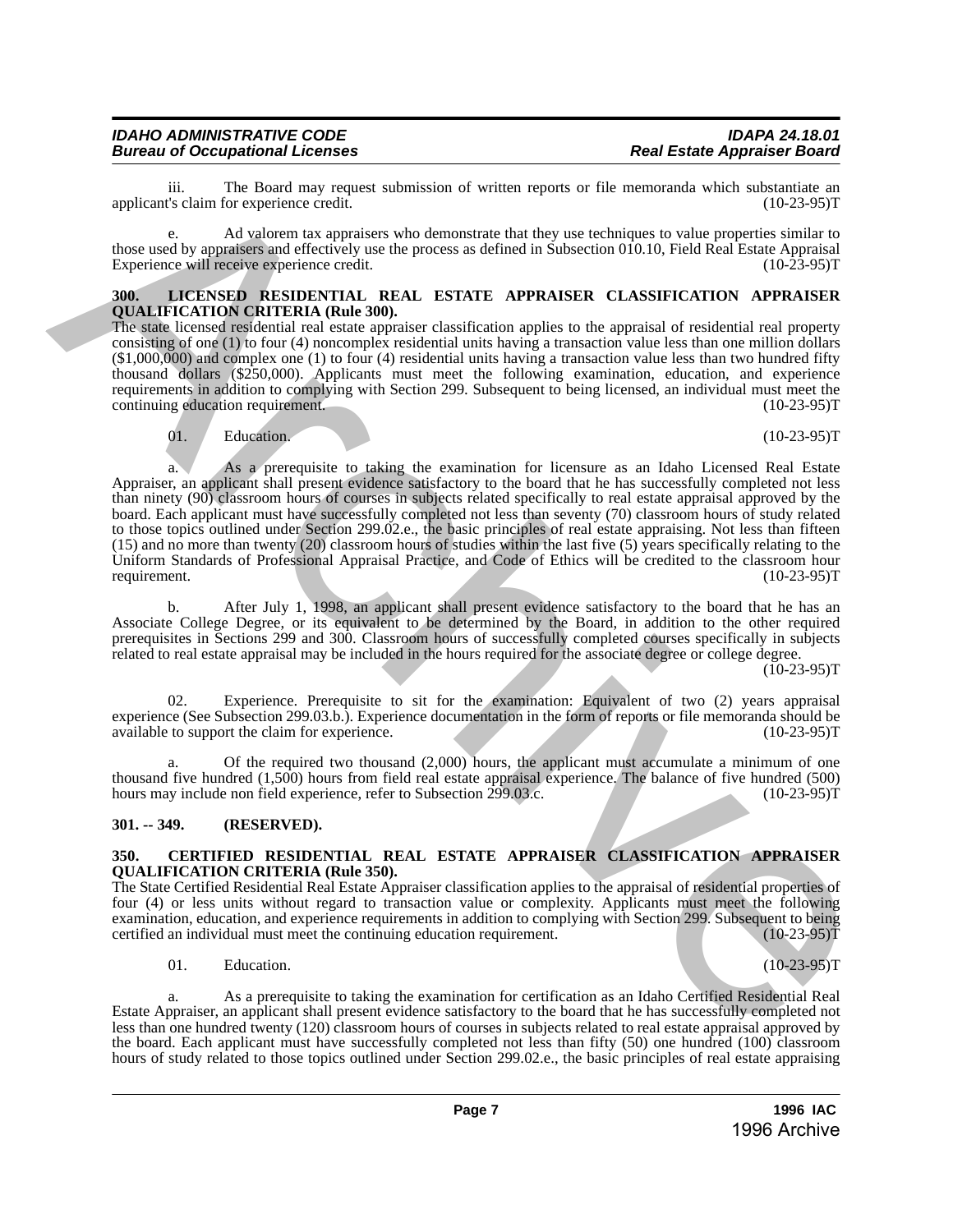#### *IDAHO ADMINISTRATIVE CODE IDAPA 24.18.01 Bureau of Occupational Licenses*

and thirty (30) classroom hours of advanced residential or non-residential specialized courses relating to the topics specified at Subsection 299.02.e. Not less than fifteen (15) and no more than twenty (20) classroom hours of studies within the last five (5) years specifically relating to the Uniform Standards of Professional Appraisal Practice, and Code of Ethics will be credited to the classroom hour requirement. (10-23-95)

b. After July 1, 1998, an applicant shall present evidence satisfactory to the board that he has an Associate College Degree, or its equivalent to be determined by the Board, in addition to the other required prerequisites in Sections 299 and 350. Classroom hours of courses successfully completed in subjects specifically related to real estate appraisal may be included in the hours required for the associate degree or college degree.

 $(10-23-95)T$ 

Experience. Prerequisite to sit for the examination: Equivalent of three (3) years appraisal experience (See Subsection 299.03.b.). Experience documentation in the form of reports or file memoranda should be available to support the claim for experience. (10-23-95) available to support the claim for experience.

Of the required three thousand  $(3,000)$  hours, Tthe applicant must accumulate a minimum of twenty-five hundred (2,500) hours from residential field real estate appraisal experience. The balance of five hundred (500) hours may include non field experience, refer to Subsection 299.03.c. (10-23-95)  $(500)$  hours may include non field experience, refer to Subsection 299.03.c.

# <span id="page-7-0"></span>**351. -- 399. (RESERVED).**

#### <span id="page-7-1"></span>**400. CERTIFIED GENERAL REAL ESTATE APPRAISER CLASSIFICATION APPRAISER QUALIFICATION CRITERIA (RULE 400).**

The State Certified General Real Estate Appraiser classification applies to the appraisal of all types of real property. Applicants must meet the following examination, education, and experience requirements in addition to complying with Section 299. Subsequent to being certified, an individual must meet the continuing education requirement.

 $(10-23-95)T$ 

01. Education. (10-23-95)T

a. As a prerequisite to taking the examination for certification as an Idaho State Certified General Real Estate Appraiser, an applicant shall present evidence satisfactory to the board that he/she has successfully completed not less than one hundred eighty (180) classroom hours of courses in subjects related specifically to real estate appraisal approved by the board. Each applicant must have successfully completed not less than one hundred sixty (160) classroom hours of study related to those topics outlined under Section 299.02.e. No less than fifteen (15) and no more than twenty (20) classroom hours of studies within the last five (5) years specifically relating to the Uniform Standards of Professional Appraisal Practice, and Code of Ethics; and one hundred (100) classroom hours of advanced non residential specialized courses relating to the topics specified at Section 299.02.e. (10-23-9 advanced non residential specialized courses relating to the topics specified at Section 299.02.e. and their (VII) characterizes that the absorption of restriction of the statistical controller the principal controller that the statistical controller that the statistical controller than the statistical controller of th

b. After July 1, 1998, an applicant shall present evidence satisfactory to the board that he/she has a college degree, or its equivalent to be determined by the Board, in addition to the other required prerequisites in Sections 299 and 400. Classroom hours of courses successfully completed in subjects specifically related to real estate appraisal may be included in the hours required for the College Degree. (10-23-95)T

02. Experience. Prerequisite to sit for the examination. Equivalent of three (3) years appraisal experience (See Subsection 299.03.b.). Experience documentation in the form of reports or file memoranda should be available to support the claim for experience. available to support the claim for experience.

Of the three thousand  $(3,000)$  hours required, Tthe applicant must accumulate a minimum of two thousand (2,000) hours from nonresidential field real estate appraisal experience. The balance of one thousand (1,000) hours may be solely residential experience or can include up to five hundred (500) hours of nonfield experience as outlined in Subsection 299.03.c. (10-23-95)T

# <span id="page-7-2"></span>**401. CONTINUING EDUCATION (Rule 401).**

All certified/licensed appraisers must comply with the following continuing education requirements: (10-23-95)T

01. Purpose of Continuing Education. The purpose of continuing education is to ensure that the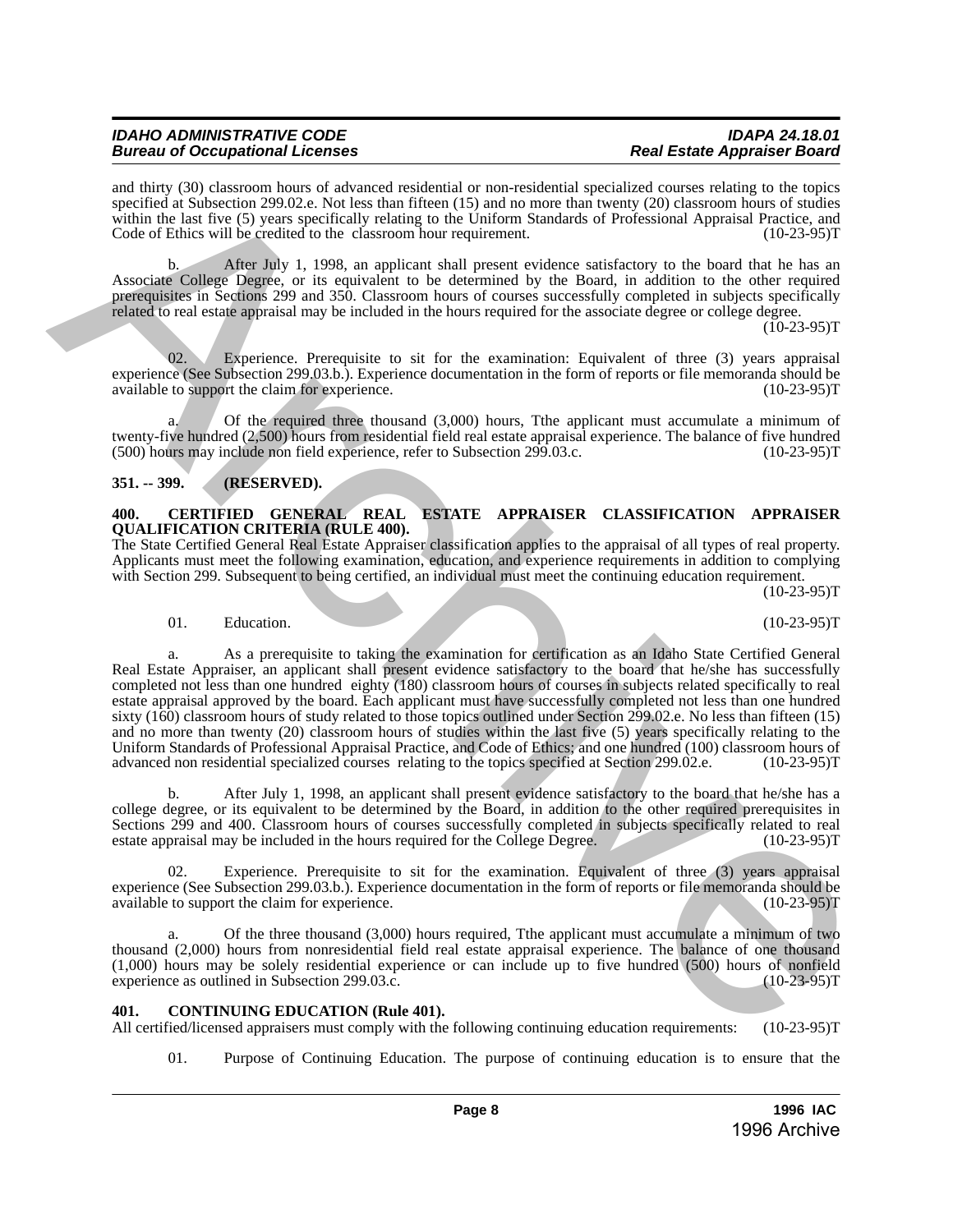appraiser participates in a program that maintains and increases his skill, knowledge and competency in real estate appraising. (10-23-95)T appraising. (10-23-95)T

02. Hours Required. The equivalent of fifteen (15) classroom hours of instruction in courses or seminars for each year during the three (3) years during the period preceding the renewal is required. (For example, a three (3) year certification term would require forty-five (45) hours. These hours may be obtained any time during the three (3) year term. (10-23-95) three  $(3)$  year term.

a. A classroom hour is defined as fifty minutes out of each sixty minute segment. (7-1-93)

b. Credit toward the classroom hour requirement may be granted only where the length of the nal offering is at least two  $(2)$  hours.  $(10-23-95)T$ educational offering is at least two (2) hours.

c. Credit for the classroom hour requirement may be obtained by accredited courses which have been approved by the appraisal members of The Appraisal Foundation. All other courses must have approval of the Board. (7-1-93)

d. Once every five (5) years an Idaho State Certified/Licensed Real Estate Appraiser will be required to attend fifteen (15) hours of a Uniform Standards of Professional Appraisal Practice course and receive a passing grade on a course examination. (10-23-95) grade on a course examination.

03. Credit for Appraisal Educational Processes and Programs. Continuing education credit may also be granted for participation, other than as a student, in appraisal educational processes and programs. Examples of activities for which credit may be granted are teaching, program development, authorship of textbooks, or similar activities which are determined to be equivalent to obtaining continuing education. (10-23-95)T signation contributes in a program that maintains and increases his skill, knowledge and computery into 1823-2017<br>
2. Archives Required and Control of fifteen (15) characterizes and computer (16). The control of the contr

04. Requirement When a Certificate/License is Cancelled. For any year (less than five (5)) in which a license is lapsed, cancelled or otherwise non-renewed, fifteen (15) hours of continuing education must be obtained<br>prior to reinstatement. (10-23-95) prior to reinstatement.

# <span id="page-8-0"></span>**402. -- 449. (RESERVED).**

#### <span id="page-8-1"></span>**450. RECIPROCITY (Rule 450).**

Applicant must comply with Section 54-4115, Idaho Code. (7-1-93)

01. File Application. File applications on forms provided by the Board. (7-1-93)

02. Submit Statement Verifying Certification/Licensure. Submit current notarized statement verifying certification/licensure in good standing in another state. (7-1-93)

03. Reciprocal License Issued. No reciprocal license will be issued where the applicant was originally in a state other than that upon which the reciprocity application is based. (10-23-95) licensed in a state other than that upon which the reciprocity application is based.

# <span id="page-8-2"></span>**451. -- 499. (RESERVED).**

# <span id="page-8-3"></span>**500. TEMPORARY PRACTICE (Rule 500).**

Requirements for Issuance. A permit to temporarily practice may be issued to individuals coming to Idaho who are certified/licensed in another state and are either transferring to Idaho or have a temporary<br>assignment in Idaho. (7-1-93) assignment in Idaho.

02. Provide Proof of Current Certification or Licensure. Must provide proof of current certification or licensure in good standing in another state or meet the requirements as set forth in these rules, and comply with Section 54-4115(3), Idaho Code, regarding irrevocable consent. (7-1-93) Section 54-4115(3), Idaho Code, regarding irrevocable consent.

Assignments And Length Of Time Permit Will Be Issued. Permit to temporarily practice will be praisal assignment basis for a period not to exceed four (4) months. (10-23-95) issued on a per appraisal assignment basis for a period not to exceed four  $(4)$  months.